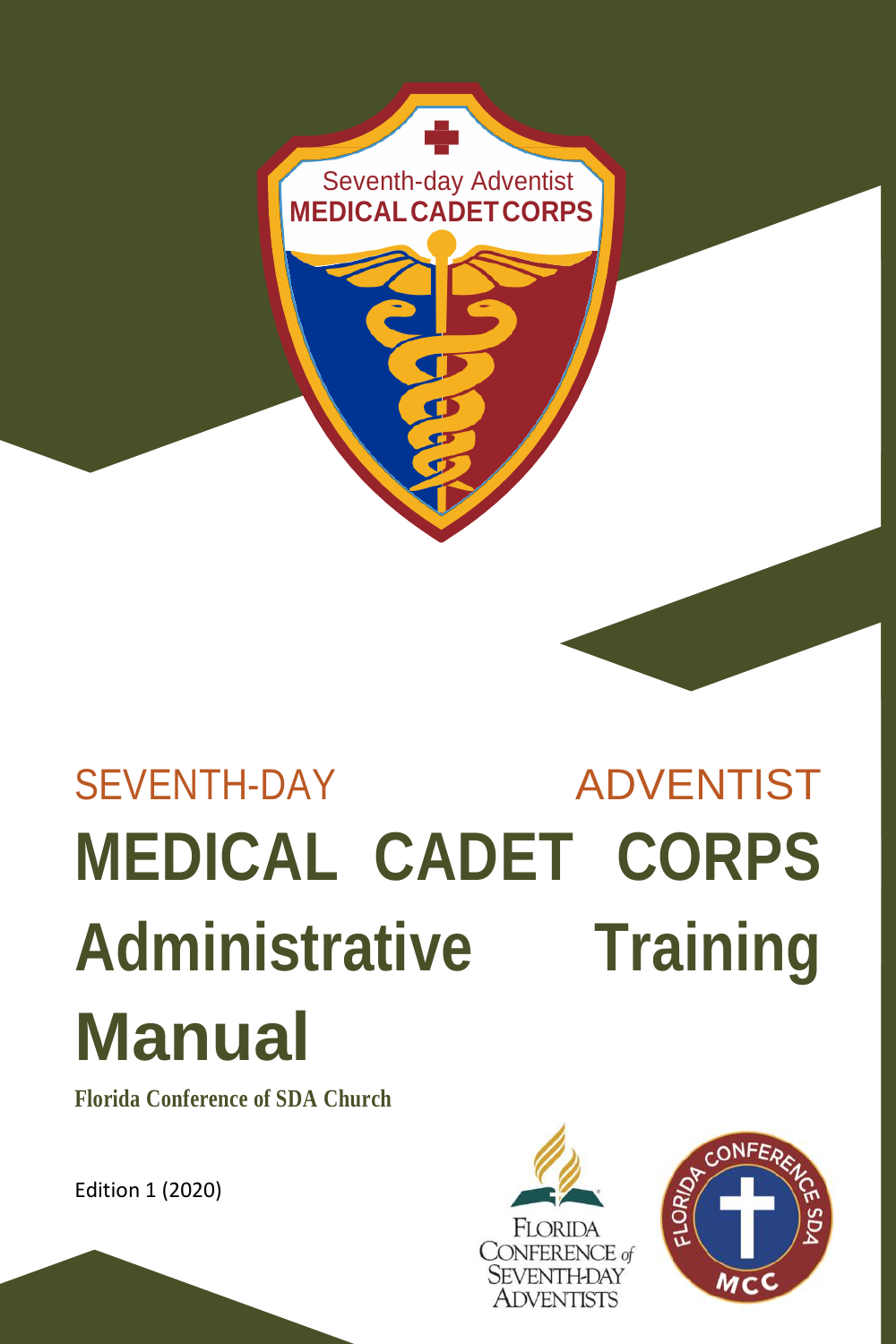#### Contents

| NIMS Compliance and Community Emergency Response Team Training13 |
|------------------------------------------------------------------|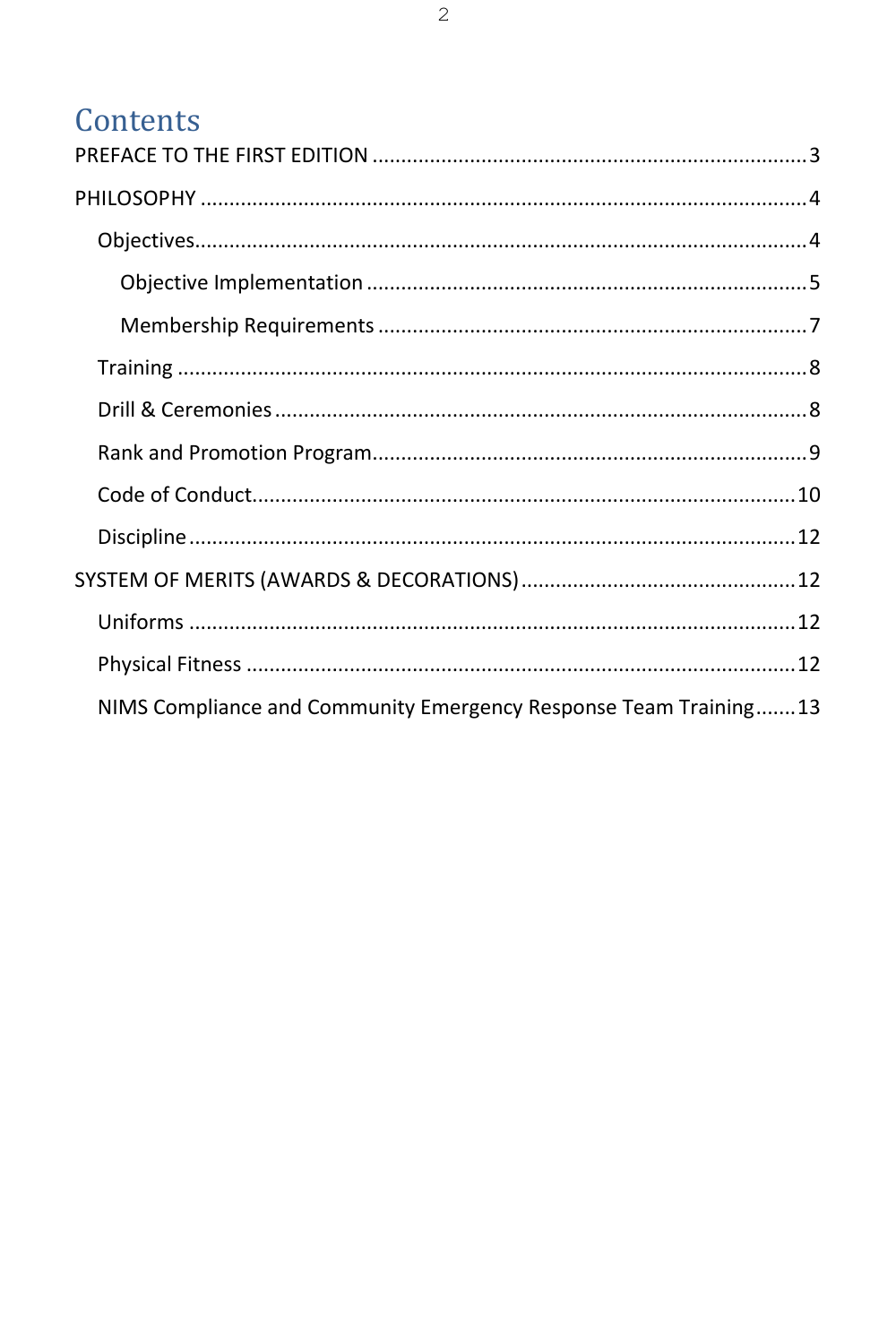# <span id="page-2-0"></span>**PREFACE TO THE FIRST EDITION**

#### Message from the Florida Conference Commander

This Administrative Training Manual is not to intended to be a single source solution to provide subordinate commanders within The Florida Conference Brigade of the Medical Cadet Corps with everything they need to train and lead their units successfully, Rather, it is to be an opportunity to direct the members of the Florida Conference Medical Cadet Corps to the resources that they may need, while providing the leadership guidance specific within the Florida Conference Medical Cadet Corps, in how to employ these resources in a manner consistent with loving character of our Lord Jesus Christ.

We in the Florida Conference are familiar with the consequences of disaster, living on a peninsula often buffeted with the effects of tropical storms and hurricanes. To be able to safely respond to the needs of our community and fellow Floridians in times of disaster is the primary purpose for which the Florida Conference Medical Cadet Corps Brigade is organized.

Ellen G. White, in An Appeal for the Medical Missionary College, (pp. 14, 15) stated "Do medical Missionary work. Thus you will gain access to the hearts of the people. The way will be prepared for more dedicated proclamation of the truth. You will find that relieving their physical suffering gives the opportunity to minister to their spiritual needs.

Let us pray that this program will grow into a shining light upon a hill that will attract many to an eternal saving relationship with our Lord, Jesus.

Pastor Pedro Perez, Brigadier General Commander, Medical Cadet Corps Brigade Florida Conference of the Seventh-Day Adventist Church

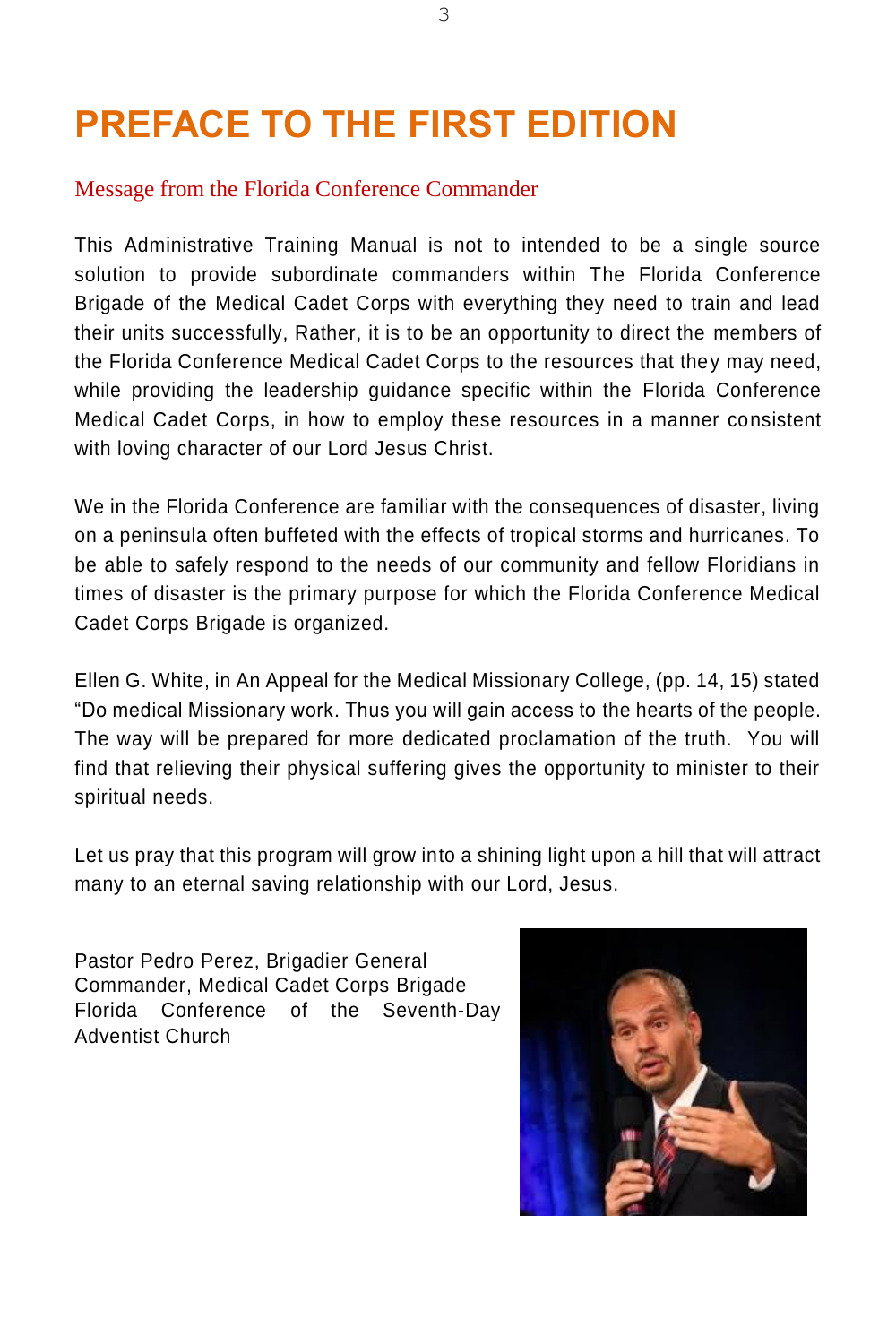#### <span id="page-3-0"></span>**PHILOSOPHY**

The World Service Organization/National Service Organization (WSO / NSO) administers the Medical Cadet Corps (MCC).. Membership is open to all Seventh-day Adventist Church members who are at least 18 years of age and older. Members are trained and equipped to serve God and the community, and to provide aid during natural disasters or accidents.

Originally organized to prepare young men to serve in the military as medical providers, the focus in the Florida Conference is to equip an Army of young people, rightly trained, to serve their communities and be equipped to share the Gospel of Jesus Christ.

## <span id="page-3-1"></span>**Objectives**

- A. Since the MCC's recognize our worlds growing needs, which are a result of disasters, tornados, fires, war, illnesses, accident, hunger and other reasons; we believe it to be our duty and privilege to give our support in the local churches, neighborhoods, cities and even an unknown person who is in need.
- B. We are part of an organized church, which believes that those that are suffering are our neighbors. When we recognize a need, it becomes our duty to help, because our calling is based on the parable of the "Good Samaritan".
- C. We believe that through our actions it is possible to better show the love of God to those that we serve. To serve the needs of others is our main goal, by doing this, our Lord, Jesus Christ, will be known through the entire world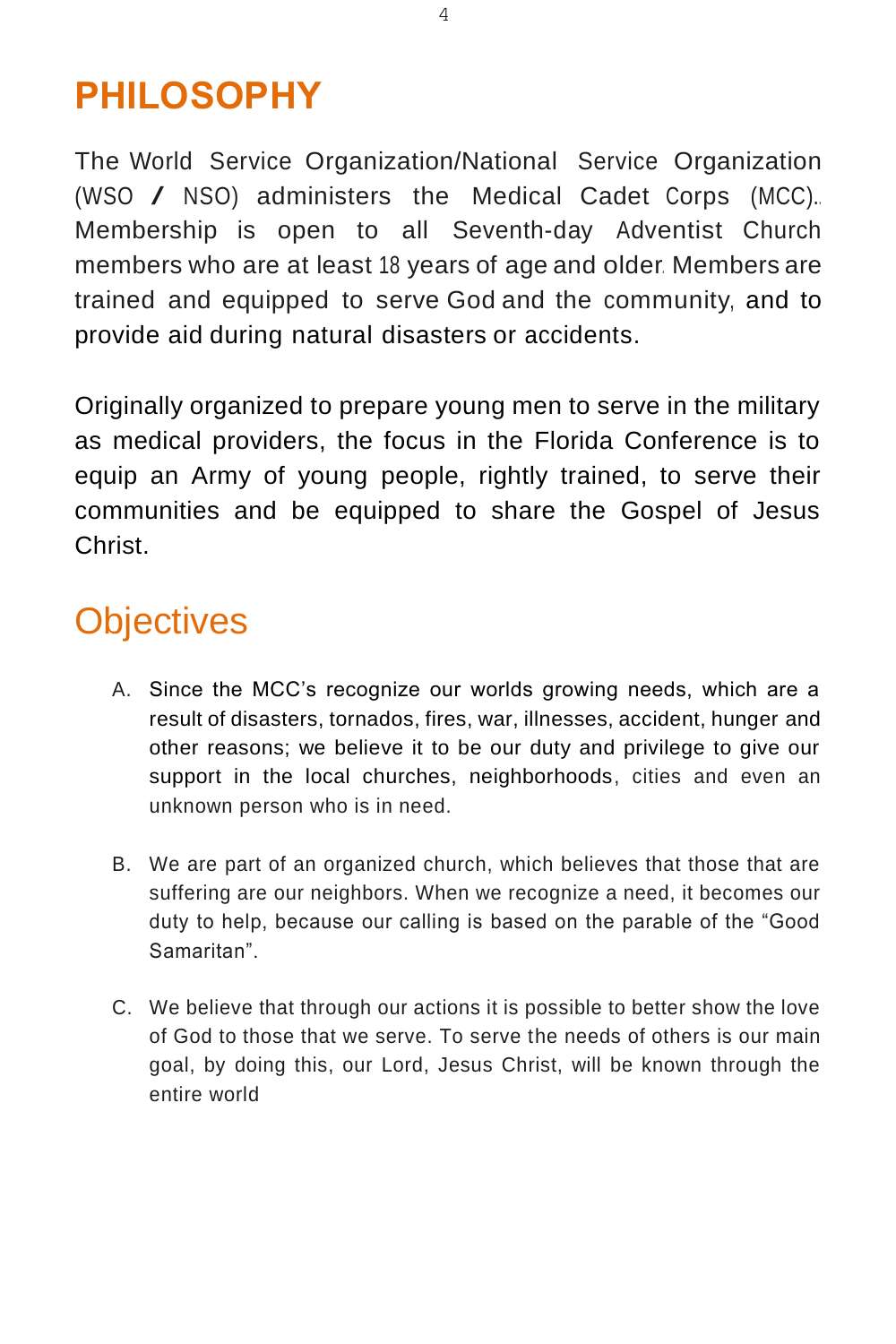#### <span id="page-4-0"></span>**Objective Implementation**

LTC Cyril B. Courville, (Medical Corps, Reserve) wrote in the introduction of the Medical Cadet Corps Training Manual, (Courville & Gilbert, 1943) "The training program itself was not original with the Medical Cadet Corps. It was adopted, lock, stock, and barrel from the Medical Department of the United States Army". Seventy Seven years later, as the Florida Conference prepares the revitalize the Medical Cadet Corps for the twenty first Century, it is not the United States Army that our Cadets are preparing to serve with, but the myriad of Local, State, and Federal partners who make up any large scale emergency and/or disaster response. Fortunately, as was the case 77 years ago, there are already established training programs, to allow the Medical Cadet Corps to become integrated into the greater community of emergency responders, in much the same manner that allowed the Los Angeles Cadets trained in 1936 to integrate into the military response of our country after the attack on Pearl harbor in 1941.

As a consequence of the Federal response to the Events of September 11th, 2001 and the escalating war on terror, President George H. W. Bush, on February 28, 2003, 41st president of the United States issued Homeland Security Presidential Directive-5 (HSPD-5). Simply stated, HSPD-5 stated "To prevent, prepare for, respond to, and recover from terrorist attacks, major disasters, and other emergencies, the United States Government shall establish a single, comprehensive approach to domestic incident management….to enhance the ability of the United States to manage domestic incidents by establishing a single, comprehensive National Incident Management System (NIMS)." As a aspiring member of the responder community, it is incumbent upon the Medical Cadet Corps to be familiar with, proficient in and organized under the precepts of NIMS to allow our Cadets to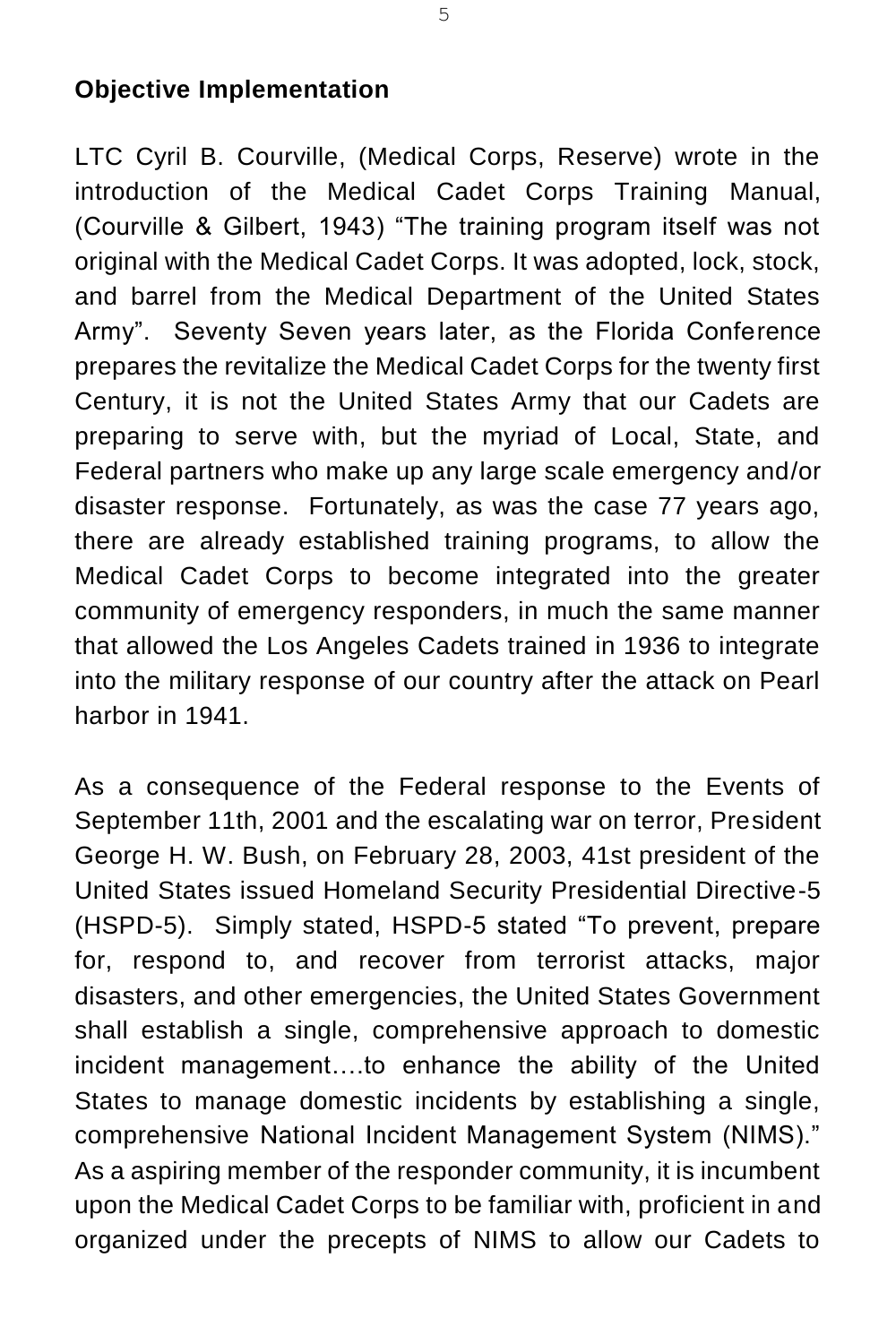function effectively within this environment.

The National Incident Management System, and its integrated Incident Command System, in no way mandates the organizational structure of the Medical Cadet Corps. The Military DNA of the Cadet Corps and historical heritage of our organization is not without value. What NIMS does however, is to demonstrate the manner in which our cadets may be deployed within a larger multi-jurisdictional response and provide us with the tools to be effective partners with all of the other engaged stakeholders.

The Community Emergency Response Team (CERT) program started in Los Angeles, California before making its journey across the United States and abroad. Officials from LA traveled to Japan in February of 1985 to study its disaster response plans. The team discovered that Japan had extensive training programs that were neighborhood-based, focusing on fire suppression, light search and rescue operations, first aid, or evacuation. The LA group traveled to Mexico City following a magnitude 8.1 earthquake that killed more than 10,000 people. Although there had been no pre-disaster training, groups of volunteers conducted light search and rescue operations. The volunteers were credited with saving over 800 people, but over 100 volunteers died in the effort.

Having determined that pre-disaster training was a valuable resource for the city, officials began training leaders of neighborhood watches to perform basic fire suppression, light search and rescue, and first aid; while ensuring the safety of the volunteer responders. This first team of 30 people completed training in early 1986 and proved that the concept was viable through various drills, demonstrations, and exercises.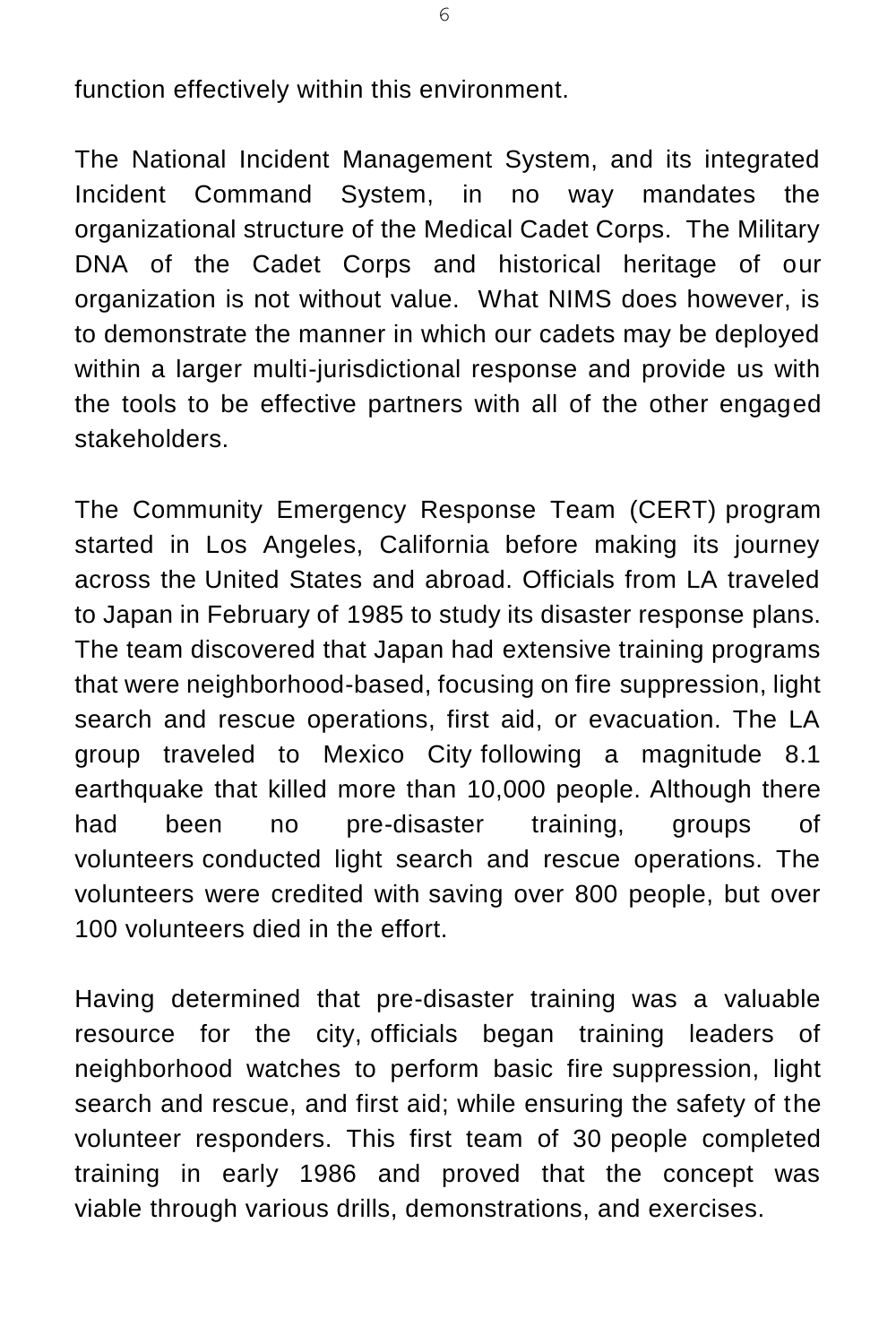In 1993, The Federal Emergency Management Agency (FEMA) decided to make the concept and program available to communities nationwide. The Emergency Management Institute (EMI), in cooperation with the LAFD, expanded the CERT materials to make them applicable to all hazards.

The Command Structure of the Florida Conference Medical Cadet Brigade has determined that as the Brigade grows, it shall utilize be NIMS compliant in its activities and utilize the training content available from the Federal Emergency Management Agency (FEMA) to train our units as qualified CERT teams.

#### <span id="page-6-0"></span>**Membership Requirements**

A person who initially joins in the Medical Cadets as a recruit does not carry any rank. Below are detailed steps to begin in this ministry as a Medical Cadet, but more details can be found on the document *How to Become a FL Conf. MCC Member* as found on the FL Conf. MCC website on the "Join MCC" tile:

- 1. Pray About Joining
- 2. Be at least 18 years old
- 3. "Contact Us" at the FL Conf. MCC Web Page to acquire the FL Conf. MCC Membership Application Package
- 4. Complete the Adventist Screening Verification (ASV)
- 5. Obtain a FEMA Student ID (FEMA SID)
- 6. Submit the FL Conf. MCC Membership Application Package
- 7. Attend local MCC Unit meetings (~2 meetings per month)
- 8. Begin Independent Individual Study trainings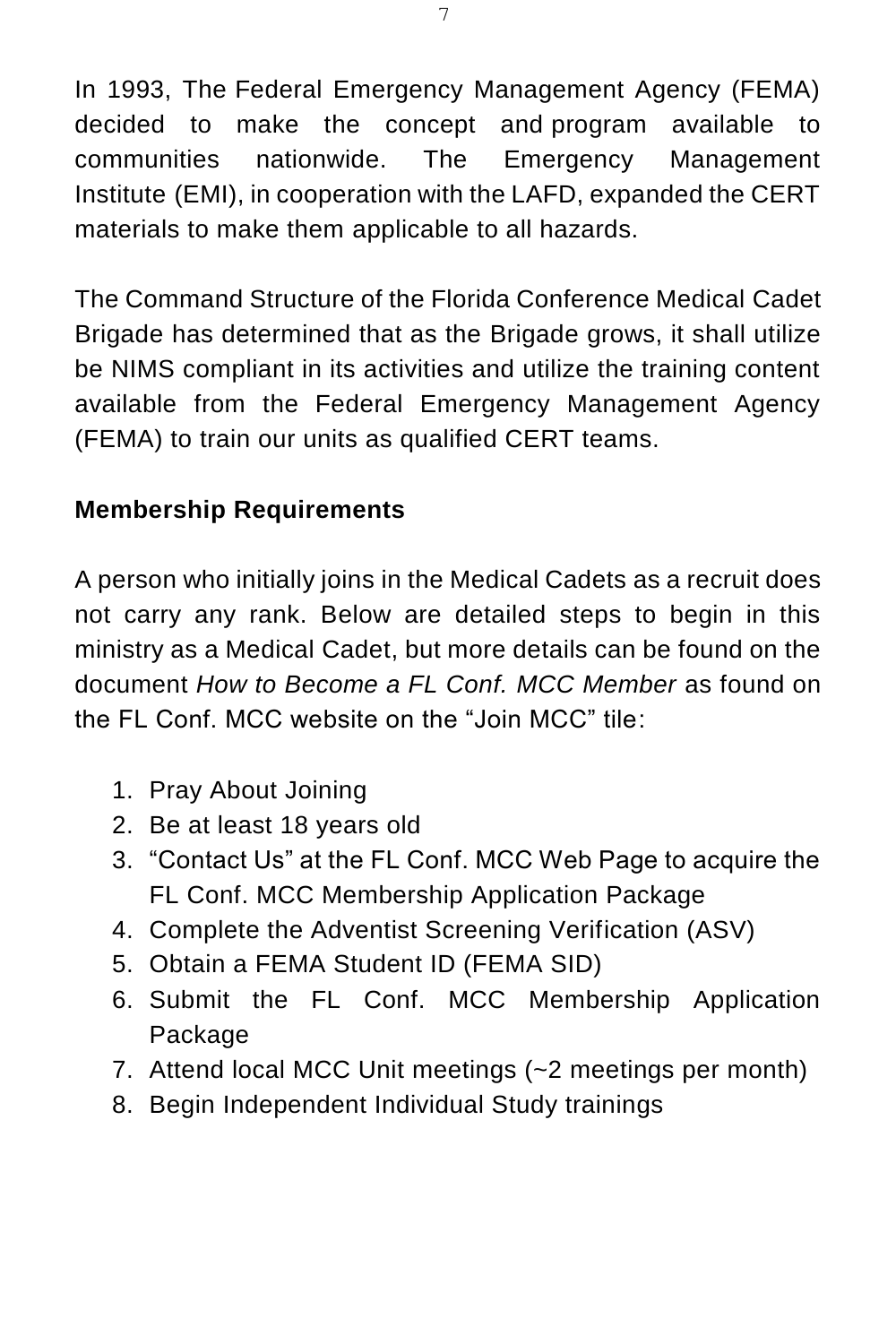# <span id="page-7-0"></span>**Training**

Training is intended to build unit cohesiveness and provide the basic content needed to equip the team to perform as a ministerial outreach to their community in times of disaster. Detailed training circulars are under development and will be available through the Florida Conference MCC Brigade Command; therefor this paragraph is intended to only provide a general overview of the content to be provided.

Operating the Florida Conference MCC under a threefold principle of education; that being Mind, Body and Spirit, the content delivered to cadets, under the program can be thus divided.

- Mind: Educational content will be delivered to enhance the intellectual understanding the Cadet will develop of disaster response (NIMS, CERT, Psychological First Aid, ETC.)
- Body: Physical Fitness, Kinesthetic drills, and marching will be utilized to develop body memory of set tasks and ensure the Cadet is fit to perform them.
- Spirit: The Florida Conference Medical Cadet Corps Brigade seek to ensure that each Cadet is equipped to be able to express what they believe as a Seventh-day Adventist, why they believe it, and lead others to a saving relationship with our Lord and Savior, Jesus Christ.

#### <span id="page-7-1"></span>Drill & Ceremonies

As an entity, the Medical Cadets ministry has ceremonies which may contain great meaning and value. The use of Drill and Ceremonies to develop unit cohesion and allow a leader to move their team effectively with a minimum of effort or discussion is of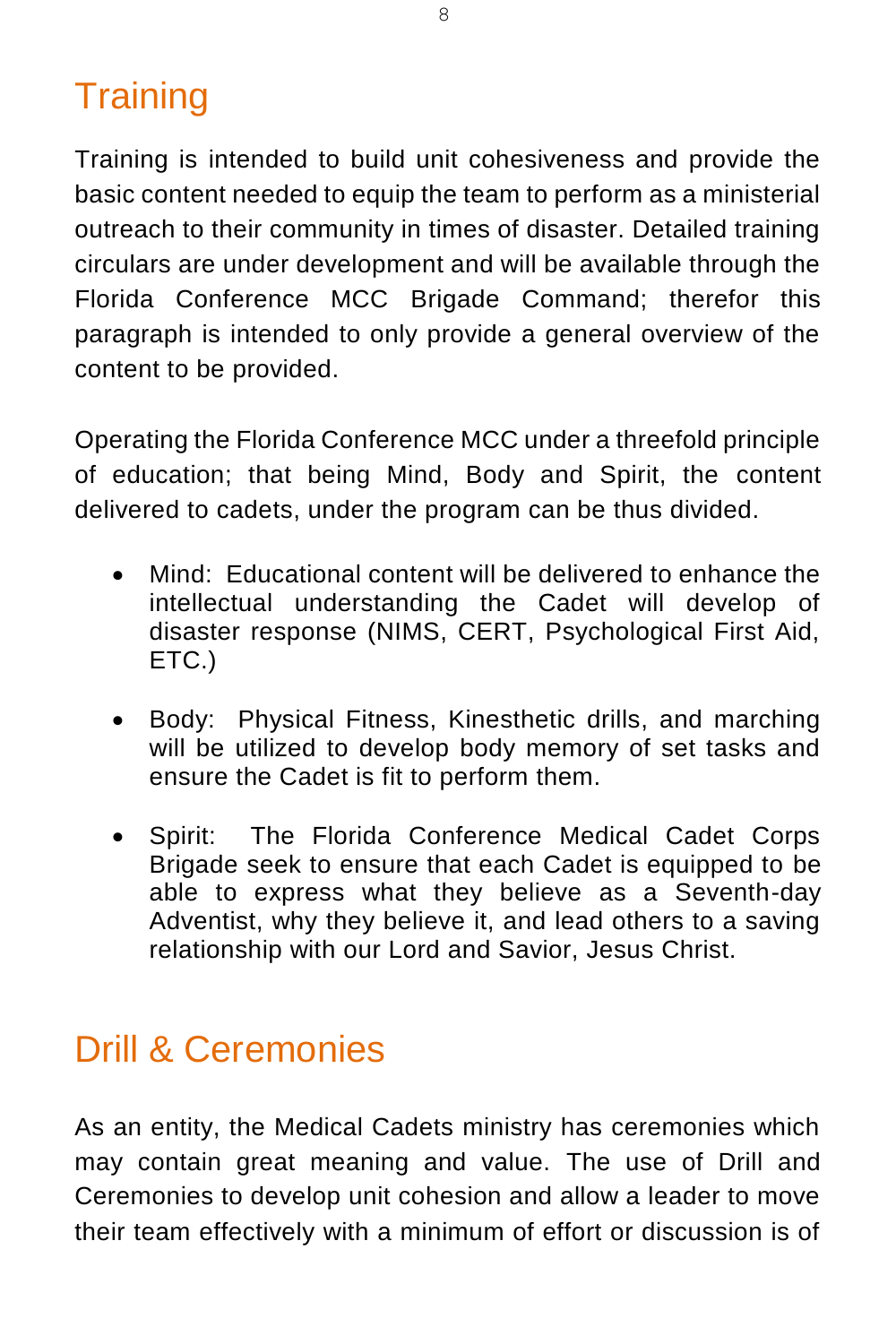inestimable value, especially when operating under austere and stressful conditions. However, it must be remembered that Drill and Ceremonies are a tool to develop the Unit, rather than the Unit ever becoming a tool to perform the Ceremony.

We serve a Loving Savior who seeks honor through service, rather than extravagant performances.

Some ceremonies included in the Florida Conference MCC Program may include:

- Presentation of Awards  $\Box$
- Change of Command  $\Box$
- $\Box$ Retirement of MCC officers
- Parades, Inspection, and passing in review  $\Box$
- Special Recognitions  $\Box$

The Florida Conference Medical Cadet Corps Brigade follows the Army Drill and Ceremonies Manual (currently TC 3-21.5, historically FM22-5). A special Training Circular outlining how the Manual shall be utilized within the Brigade will be developed ad distributed through the command.

# <span id="page-8-0"></span>Rank and Promotion Program

Rank and Promotion within the Florida Conference Medical Cadet Corps Brigade is utilized to recognize engagement of the members as well as leadership potential and commitment to the values of the program.

One of the key elements of the Incident Command System (ICS) under NIMS is that the Chain of command, refers to the orderly line of authority within the ranks of the incident management organization; while, unity of command means that every individual has one, anon only one designated supervisor to report to; it is a clear Chain of Command.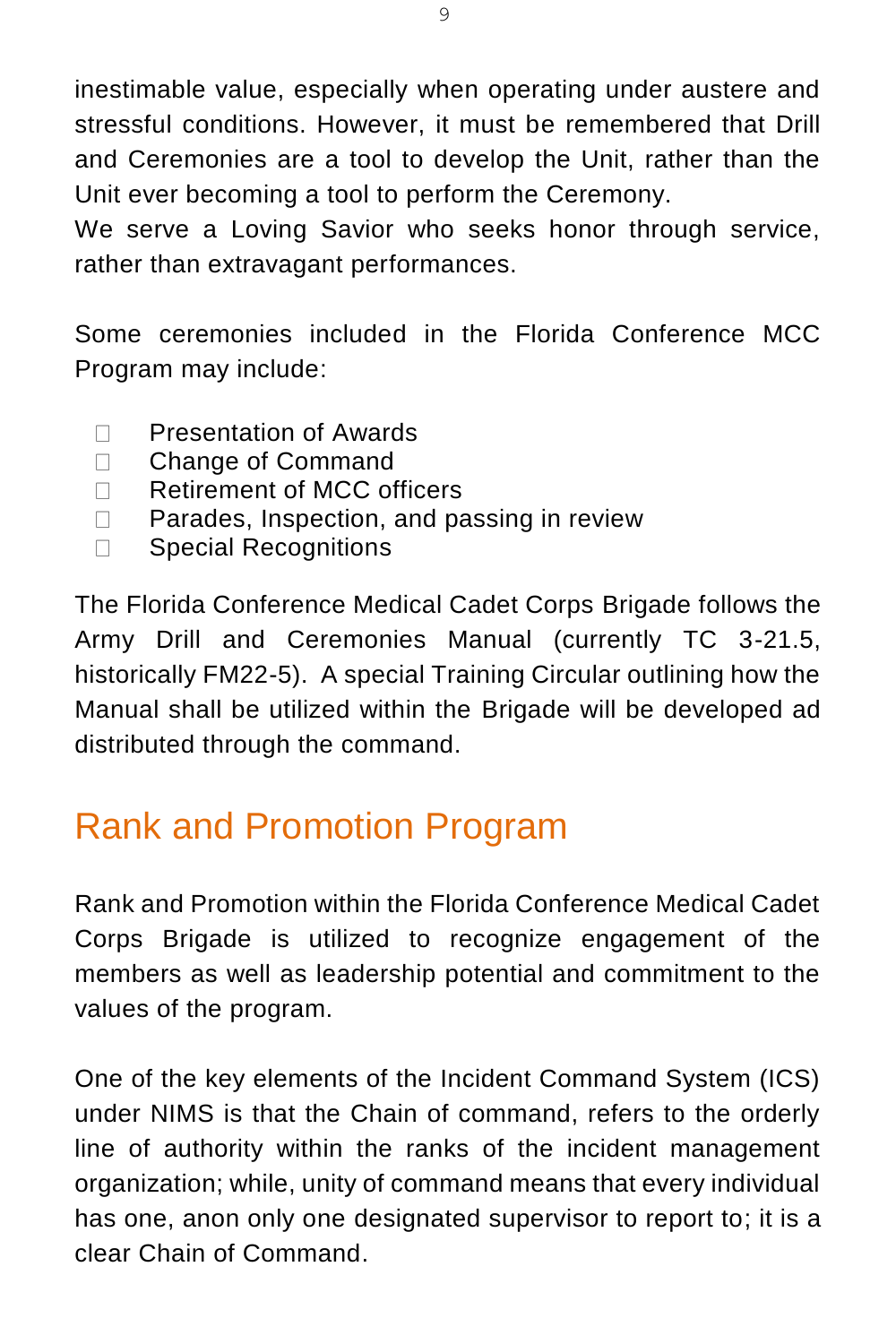Rank within the Florida Conference Medical Cadet Corps Brigade is assigned by position the Brigade Headquarters. Although Medical Cadet members may have received rank designations from other agencies, within the Florida Conference, the Chain of Command, and inherent delegation of authority, demands that only Officers (Commissioned, Warrant, and Non-commissioned) designated by the command structure of the Florida Conference MCC Brigade shall have Command/leadership authority within the Brigade.

Detailed instructions on position and rank assignments as well as promotions will be included in the training circular on rank and promotions.

# <span id="page-9-0"></span>Code of Conduct

The Code of Conduct is a public declaration of the manner in which all members of the Florida Conference Medical Cadet Corps Brigade will conduct themselves at all times (not only when engaged in Medical Cadet Corps activities) If a person cannot commit to these shared values, they may not become a member of the Florida Conference Cadet Corps Brigade. They are welcome to fellowship and train with the local MCC unit, but they are not eligible to deploy or hold any position of rank or authority.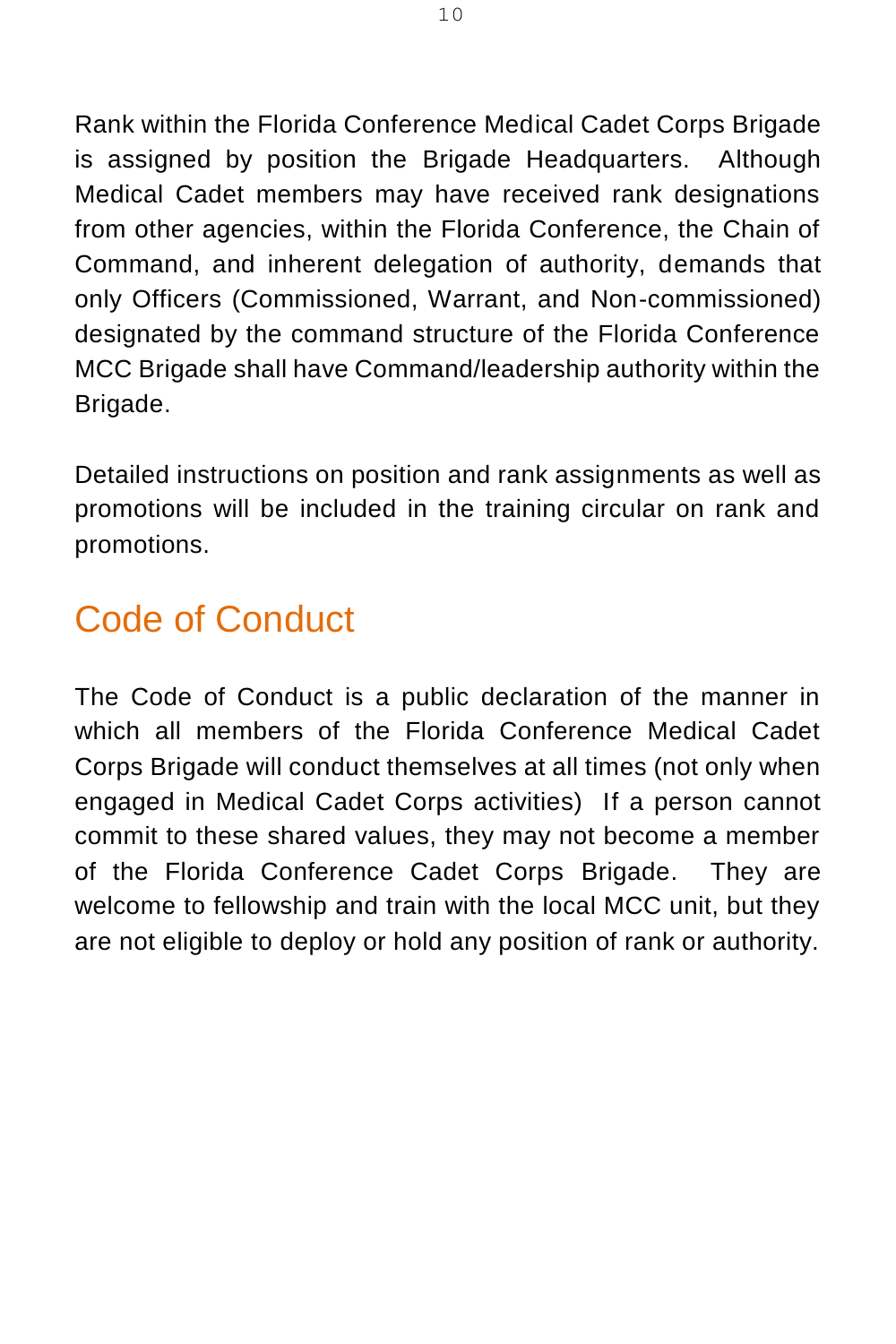#### **Code of Conduct**

1. Recognizing that I must possess and maintain a healthy body in sound mind, I will refrain from using all those substances that harm my health such as controlled substances, hallucinogens, cigarettes, and all kinds of drugs.

2. I am committed to be trained in a high-quality program that includes the harmonies development physical, mental and spiritual capacities; therefore I will obey the rules, commands and orders of the officers in my chain of command, providing they are not in conflict with any greater moral standard believed by the doctrines of the Seventh-day Adventist Church.

3. I understand that the resources provided to me, and those of our group are a gift of God, and we are only custodians. I will make cheerful contributions, as I am able and called, and seek to care for those things entrusted to me while awaiting the Savior's return.

4. Because I wear a Uniform, I am a visible representation of the character of the Medical Cadet Corps, and the Master, Jesus Christ. Therefore, I will not go to places or do things that are inappropriate while wearing my uniform and will strive to present myself in a well-groomed appearance, and seek to ensure my uniform is in compliance with the directions and guidance of my command.

5. I understand that as part of the body of Christ, each of us has a contribution to make. Therefore, I will work to be engaged in all of my MCC unit activities, and provide a just reason for my absences.

6. I will not use profane, vulgar, or obscene language at any time.

7. I will assist responsibly and respectfully, to the best of my ability and understanding, in the ministerial and outreach activities by my Medical Cadet Corp staff.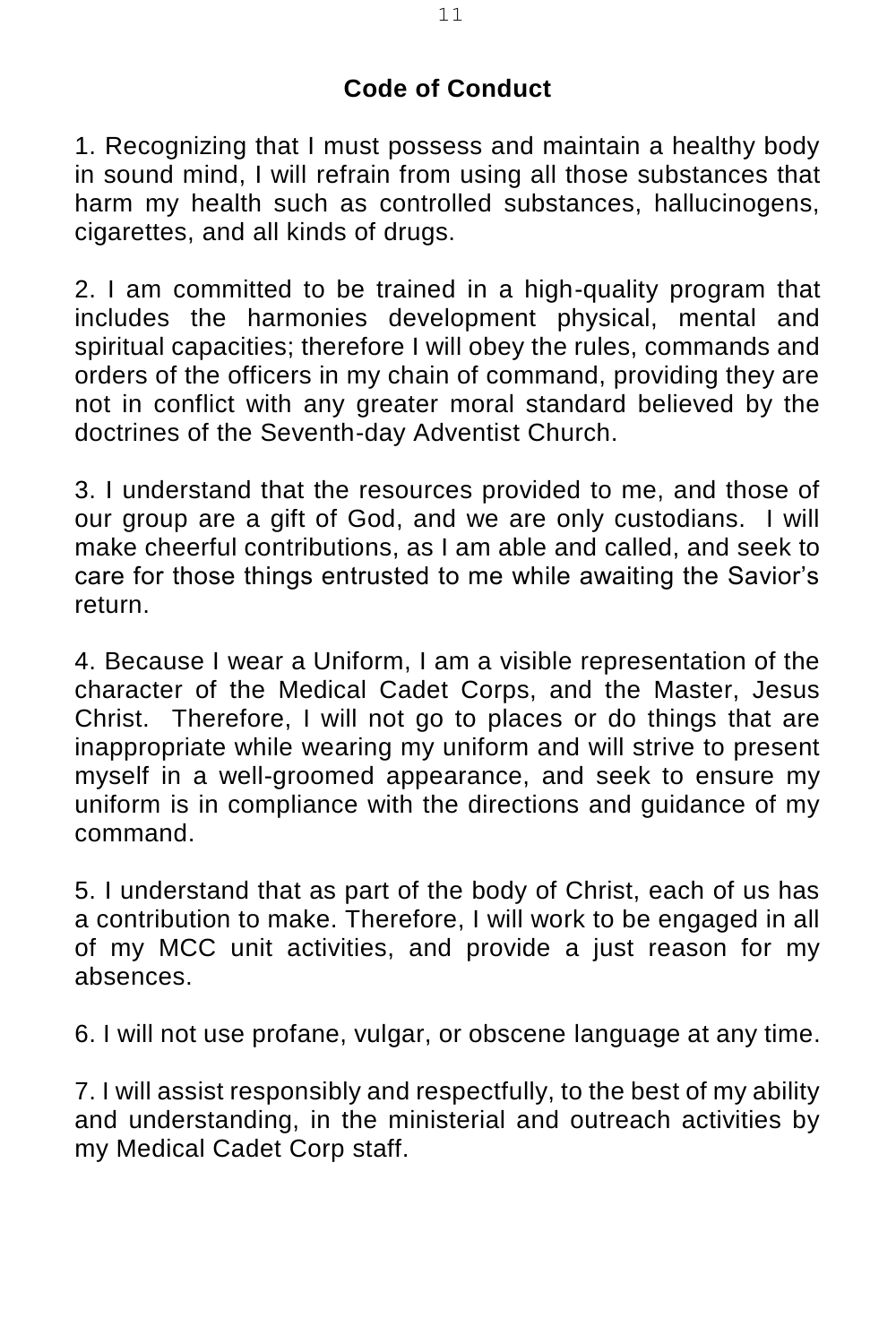## <span id="page-11-0"></span>**Discipline**

Discipline is necessary whenever working in the Lord's work. We are called to die to self and allow the Lord to work within us. When behavior needs correction, discipline should be of a redemptive, rather than a punitive nature. Cadet should never be publicly humiliated or embarrassed. Groups should never be punished for the acts of individuals. Most importantly, the character of Christ needs to be magnified, often through dedicated prayer, in all acts of discipline.

# <span id="page-11-1"></span>**SYSTEM OF MERITS (AWARDS & DECORATIONS)**

The system of merits is determined by the General Conference of Seventh-day Adventists, and Higher Headquarters. Procedures for the awarding of merits are provided in the Training circular dedicated to that function.

## <span id="page-11-2"></span>Uniforms

The Authorization of Uniforms is determined by the General Conference of Seventh-day Adventists, and Higher Headquarters. Procedures for the proper wearing of the Uniform are provided in the Florida Conference MCC Field Deployment & Uniform Manual (2020) dedicated to that function.

## <span id="page-11-3"></span>Physical Fitness

The Florida Conference Medical Cadet Corps Brigade follows the Army Physical Readiness Training Manual (FM7-22, dated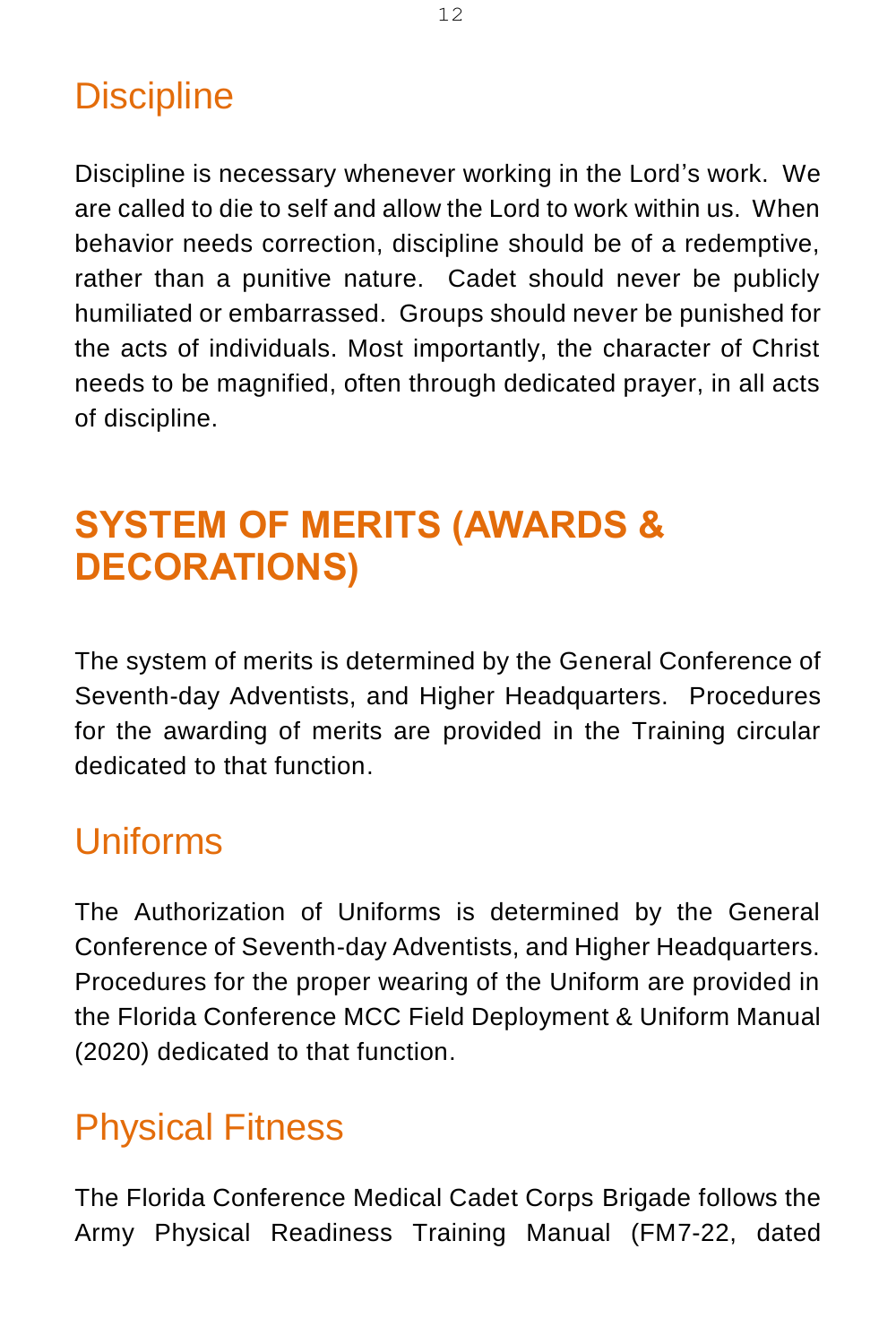October 2012). As stated earlier, physical fitness training is used to develop unit cohesiveness and capability, it should never be used to embarrass a cadet for their lack of ability, but always used to encourage individuals to strive for a healthier lifestyle.

# <span id="page-12-0"></span>NIMS Compliance and Community Emergency Response Team Training

NIMS compliance requires all responders share a common operating picture and are able to communicate to each other effectively. FEMA had developed online training classes that provide the foundation of that training. To begin, each cadet must register with FEMA to be assigned a Student Identification Number (SID). This FEMA SID will be used be the Florida Conference Medical Cadet Corps Brigade to identify the cadets credentials file as well.

Register for a FEMA ID here: <https://cdp.dhs.gov/femasid/register>

The initial three classes that each cadet must take are:

**IS-100.C: Introduction to the Incident Command System, ICS 100** <https://training.fema.gov/is/courseoverview.aspx?code=IS-100.c>

**IS-200 C: Basic Incident Command System for Initial Response** <https://training.fema.gov/is/courseoverview.aspx?code=IS-200.c>

**IS-700.B: An Introduction to the National Incident Management System** <https://training.fema.gov/is/courseoverview.aspx?code=IS-700.b>

As a background and prerequisite for CERT training, FEMA offers the following online Course:

**IS 317: Introduction to Community Emergency Response Teams:** <https://training.fema.gov/is/courseoverview.aspx?code=IS-317>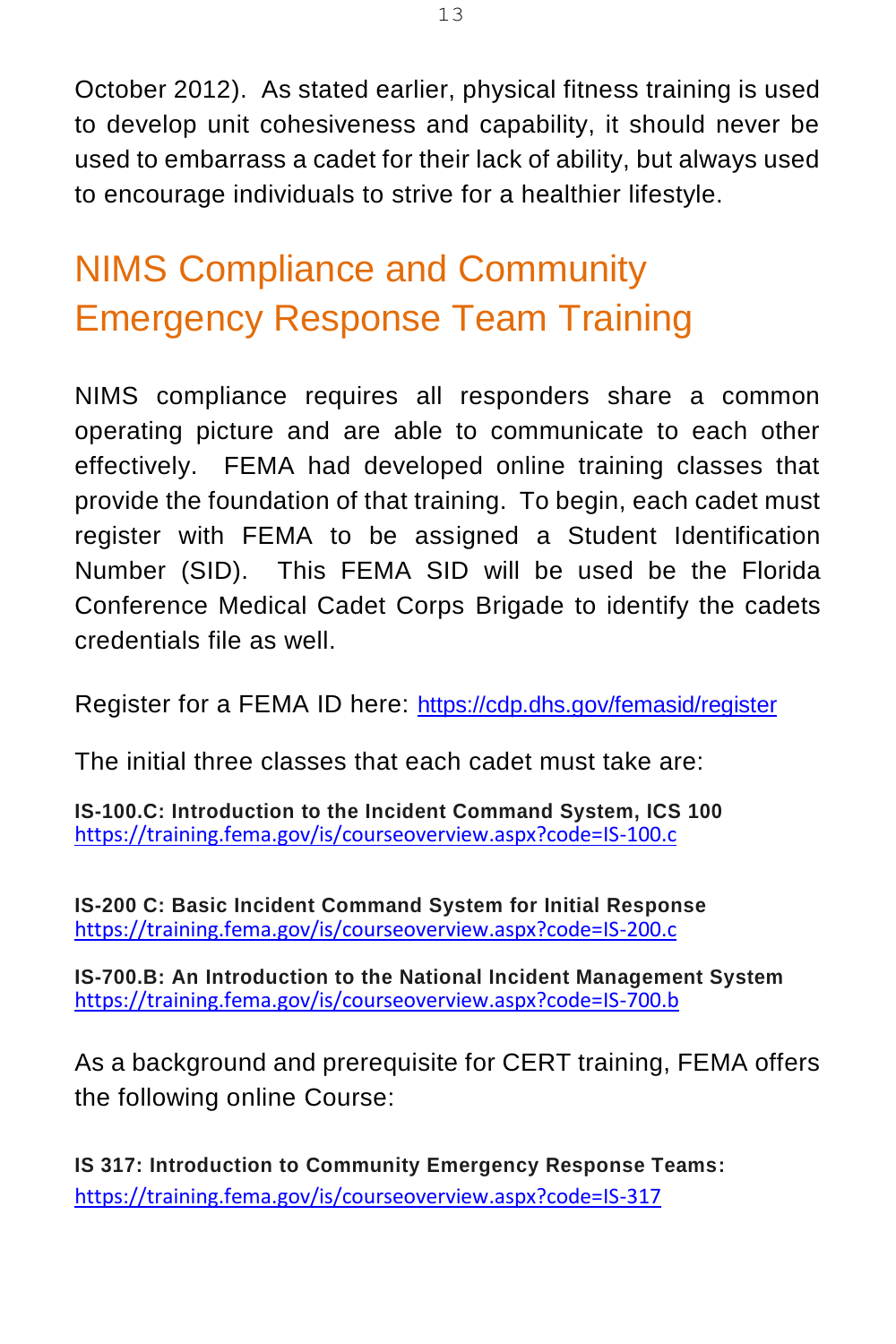It takes between six and eight hours to complete the course. Those who successfully finish it will receive a certificate of completion. It has six modules with topics that include:

- Introduction to CERT
- Fire Safety
- Hazardous Material and Terrorist Incidents
- Disaster Medical Operations
- Light Search & Rescue

The Community Emergency Response Team (CERT) program educates volunteers about disaster preparedness for the hazards that may impact their area and trains them in basic disaster response skills, such as fire safety, light search and rescue, team organization, and disaster medical operations. CERT offers a consistent, nationwide approach to volunteer training and organization that professional responders can rely on during disaster situations, which allows them to focus on more complex tasks. Through CERT, the capabilities to prepare for, respond to and recover from disasters is built and enhanced.

The CERT Basic Course is delivered in the community by a team of first responders, and other qualified volunteers. The organization and timing of training and meeting varies from program to program. It is often broken up into two to four hour blocks over a series of evenings or weekends.

- **Disaster Preparedness:** Addresses hazards specific to the community. Materials cover actions that participants and their families take before, during and after a disaster as well as an overview of CERT and local laws governing volunteers.
- Fire Suppression: Covers fire chemistry, hazardous materials, fire hazards and fire suppression strategies. However, the thrust of this session is the safe use of fire extinguishers, controlling utilities and extinguishing a small